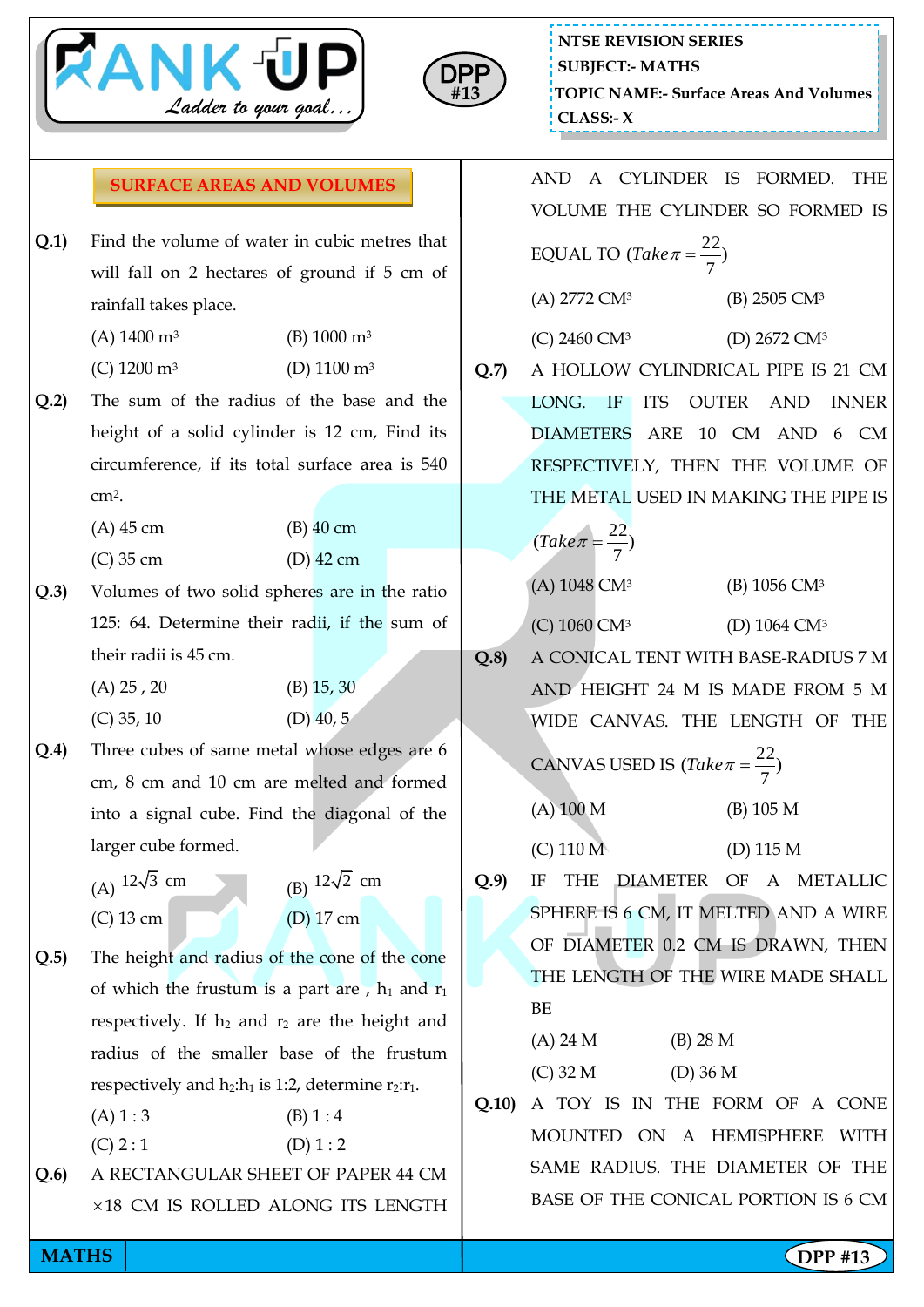



AND ITS HEIGHT IS 4 CM. THE SURFACE AREA OF THE TOY IS (A) 36  $\pi$ CM<sup>2</sup> (B) 33 $\pi$  CM<sup>2</sup> (C) 35  $\pi$ CM<sup>2</sup> (D)  $24 \pi$  CM<sup>2</sup> **Q.11)** A FRUSTUM OF A RIGHT CIRCULAR CONE IS OF HEIGHT 16 CM WITH RADII OF ITS ENDS AS 8 CM AND 20 CM HAS LATERAL SURFACE AREA EQUAL TO (A) 540  $\pi$ CM<sup>2</sup> (B) 580  $\pi$  CM<sup>2</sup> (C) 560  $\pi$ CM<sup>2</sup> (D)  $680^{\frac{\pi}{6}}$  CM<sup>2</sup> **Q.12)** One cubic metre piece of copper is melted and recast in to a square cross-section bar, 36 m long. An exact cube is cut off from this. If cubic metre of copper cost Rs. 108, then the cost of this cube is : (A) 50 paisa (B) 75 paisa (C) One paisa (D) 1.50 paisa **Q.13)** In a shower 10 cm of rain fall. The volume of water that falls on 1.5 hectares of ground is : (A)  $1500 \text{ m}^3$  (B)  $1400 \text{ m}^3$ (C) 1200 m<sup>3</sup> (D) 1000 m<sup>3</sup> **Q.14)** The slant height of a conical tent made of canvas is 3  $\frac{14}{6}$  m. The radius of tent is 2.5 m. The width of the canvas is 1.25 tube. If the height of the tube is 15 cm, then the diameter of the tube (in Rs.) is : (A) 726 (B) 950 (C) 960 (D) 968 **Q.15)** A hemispherical basin 150 cm in diameter holds water one hundred and twenty times as much a cylindrical m. If the rate of canvas per

metre is Rs. 33, then the total cost of the canvas required for the tube (in cm) is : (A) 23 (B) 24  $(C) 25$   $(D) 26$ 

**Q.16)** If form a circular sheet of paper of radius 15 cm, a sector of 144<sup>0</sup> is removed and the remaining is used to make a conical surface, then the angle at the vertex will be :

> (A)  $\sin^{-1} \left( \frac{3}{16} \right)$  $^{-1}\left(\frac{3}{10}\right)$ (B)  $\sin^{-1}\left(\frac{6}{5}\right)$  $^{-1}\left(\frac{6}{5}\right)$

- (C)  $2\sin^{-1}\left(\frac{3}{2}\right)$  $^{-1}\left(\frac{3}{5}\right)$ (D)  $2\sin^{-1}\left(\frac{4}{7}\right)$  $^{-1}\left(\frac{4}{5}\right)$
- **Q.17)** A cylinder is circumscribed about a hemisphere and a cone is inscribed in the cylinder so as to have its vertex at the centre of one end and the other end as its base. The volumes of the cylinder, hemisphere and the cone are respectively in the ratio of :

(A) 
$$
3:\sqrt{3}:2
$$
 (B)  $3:2:8$ 

 $(C) 1 : 2 : 3$   $(D) 2 : 3 : 1$ 

- **Q.18)** A large solid sphere of diameter 15 m is melted and recast into several small spheres of diameter 3 m. What is the percentage increase in the surface area of the smaller sphere over that of the large sphere?
	- (A) 200 % (B) 400 %

(C) 500 % (D) Can't be determined

**Q.19)** In a particular country the value of diamond is directly proportional to the surface area (exposed) of the diamond. For thieves steel a cubical diamond piece and then divide equally in four parts. What is the maximum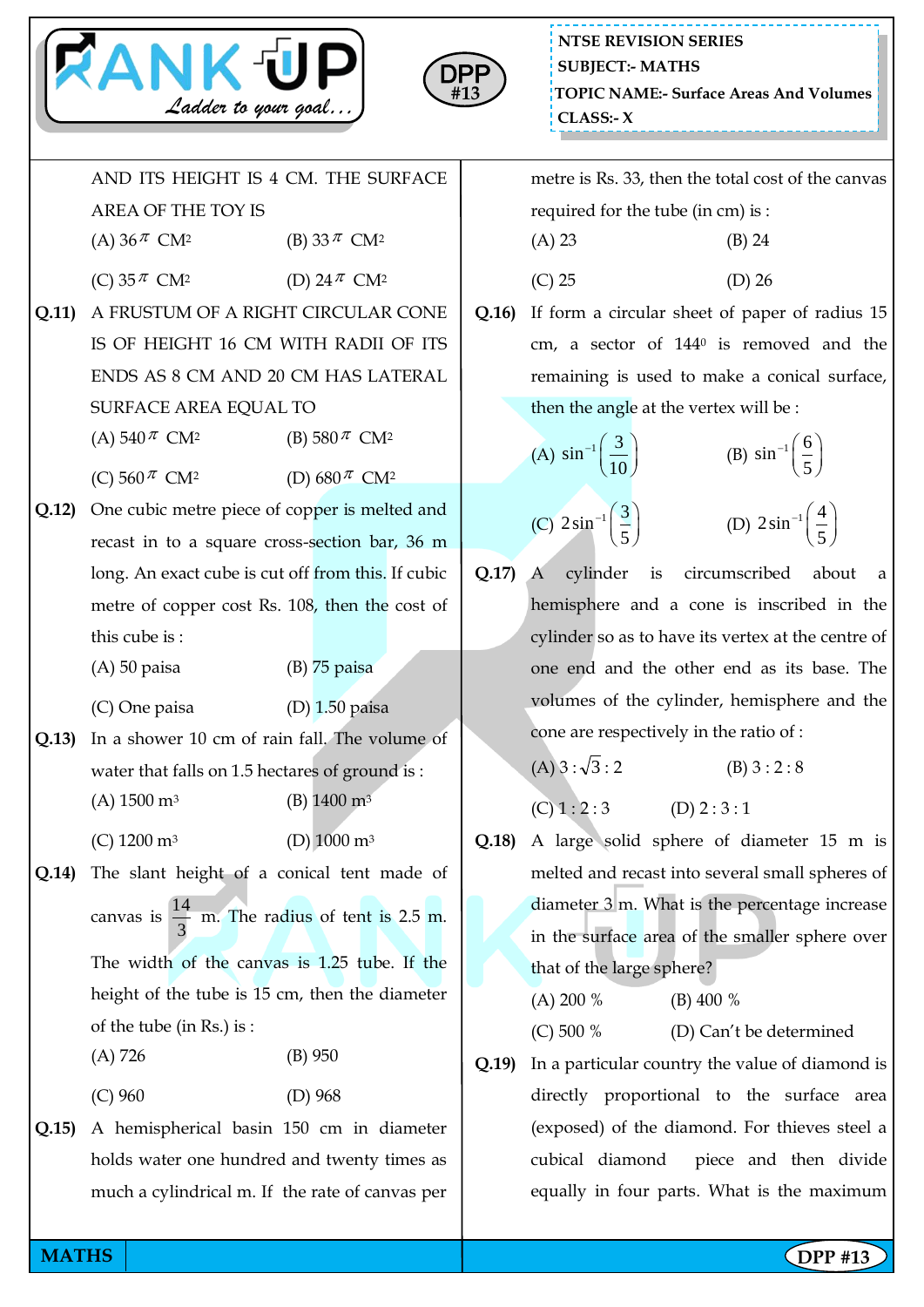



percentage increase in the value of diamond after cutting it ?

- (A) 50 % (B) 66.66 %
- $(C)$  100 % (D) None of these
- **Q.20)** In a factory there are two identical solid blocks of iron. When the first block is melted and recast into spheres of equal radii Y, then 14 cc of iron was left. The volumes of the solid blocks and all the spheres are in integers. What is the volume (in  $cm<sup>3</sup>$ ) of each of the large sphere of radius '2r'?
	- (A)  $176$  (B)  $12\pi$
	- (C) 192 (D) Data insufficient
- **Q.21)** Initially the diameter of a balloon is 28 cm. It can explode when the diameter becomes 5/2 times of the initial diameter. Air is blown at 156 cc/s. It is knows that the shape of balloon always remains spherical. In how many seconds the balloon will explode?
	- (A) 1078s (B) 1368s
	- (C) 1087s (D) None of these
- **Q.22)** Marbles of diameter 3 cm are dropped into a cylindrical beaker containing some water and are fully submerged. The diameter of the beaker is 12 cm. Find how many marbles have been dropped in it if the water rises by 10 cm.

| (A) 20 | $(B)$ 40 |
|--------|----------|
| (C) 80 | $(D)$ 60 |

**Q.23)** Determine the ratio of the volume of a cube to that of a sphere which will exactly fit inside the cube.

| $(A)$ $\pi:6$ | (B) $\pi:3$ |
|---------------|-------------|
| (C) 6 : $\pi$ | (D) 3 : π   |

**Q.24)** A glass cylinder with diameter 20 cm has water to a height of 9 cm. A metal cube of 8 cm edge is immersed in it completely. Find the height by which water will rise in the cylinder. (Take  $\pi = 3.142$ 

| $(A) 1.6$ cm | (B) 1.9 cm           |
|--------------|----------------------|
| $(C)$ 2.6 cm | (D) $1.2 \text{ cm}$ |

- **Q.25)** Water in a canal, 30 dm wide and 12 dm deep, is flowing with a speed of 10 km/hour. How much area will it irrigate in 30 minutes, if 8 cm of standing water is required for irrigation
	- $(A)$  22.5 hectare (B) 36 hectare
	- $(C)$  17.5 hectare (D) 11.5 hectare
- **Q.26)** The earth dug out of a well is spread evenly all around it to form an embankment which is2mwide. Find the height of the embankment if the diameter of the well is 2 m and its depth is 20 m.
	- (A) 6 m (B) 3 m
	- $(C)$  2.5 m  $(D)$  4.5 m
- **Q.27)** A hemispherical bowl of internal diameter 36 cm contains a liquid. This liquid is to be filled in cylindrical bottles of radius 3 cm and height 6 cm. How many bottles are required to empty the bowl?

(A) 60 (B) 80 (C) 72 (D) 75

**Q.28**) The rain water from a roof of 22 m  $\times$  20 m drains into a cylindrical vessel having diameter of base 2 m and height 3.5 m. If the vessel is just full, find the rain falls in cm. (A) 1.5 cm (B) 2.5 cm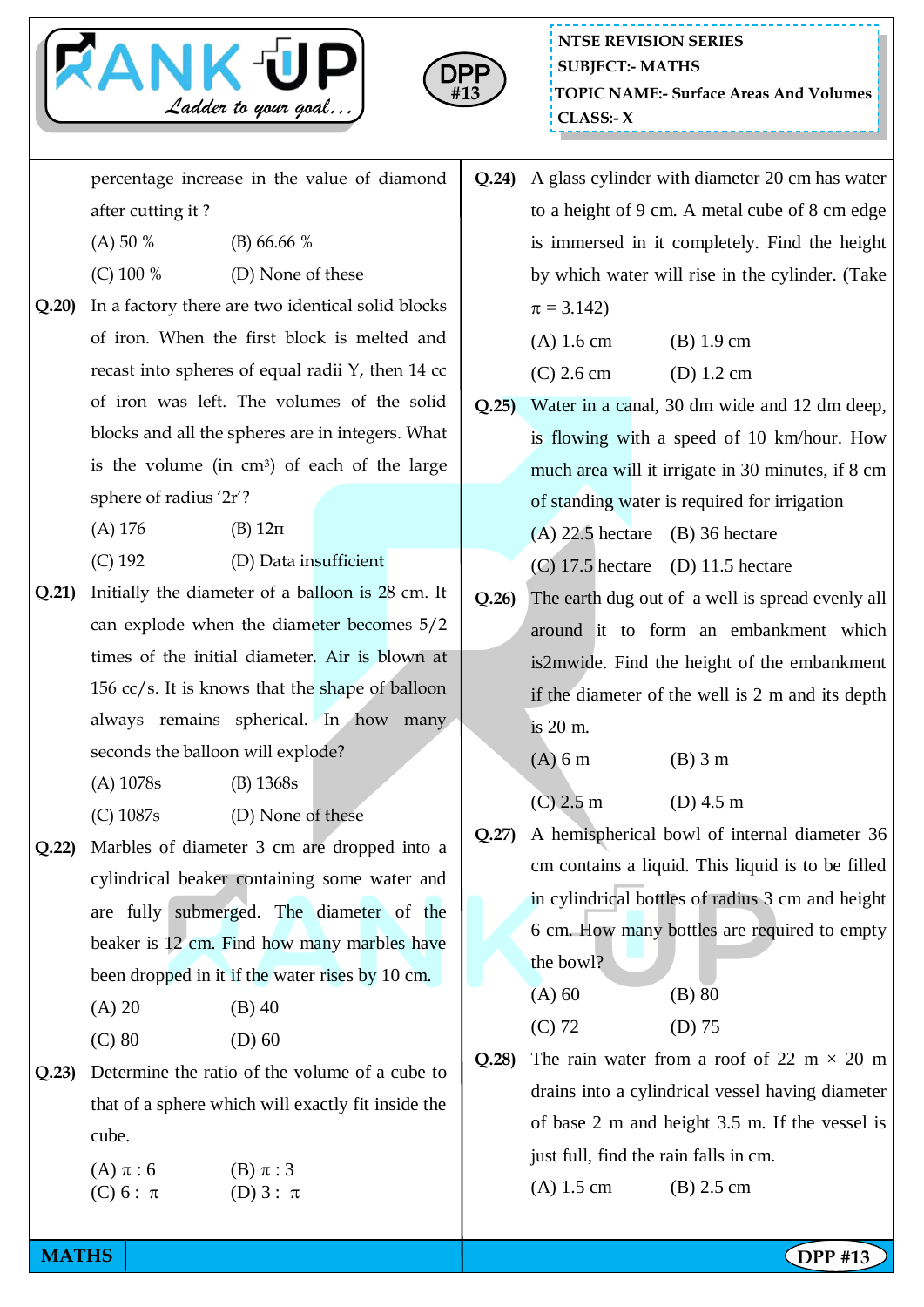



**NTSE REVISION SERIES TOPIC NAME:- Surface Areas And Volumes CLASS:- X SUBJECT:- MATHS**

**MATHS** | **Company of the second second second second second second second second second second second second second second second second second second second second second second second second second second second second** (C) 3.5 cm (D) 4 cm **Q.29)** A piece of metal pipe is 77 cm long with inside diameter of the section as 4 cm. If the outer diameter is 4.5 cm and the metal weighs 8 gm/cm<sup>3</sup> , the weight of the pipe is : (A) 2.057 kg (B) 20.57 kg  $(C)$  205.7 kg (D) None of these **Q.30)** A glass cylinder with diameter 20 cm has water to a height of 9 cm. A metal cube of 8 cm edge is immersed in it completely. The height by which water will rise in the cylinder is (Take  $\pi$ )  $=3.14$ ) (A) 1.6 cm (B) 2.5 cm (C)  $1 \text{ cm}$  (D)  $2.6 \text{ cm}$